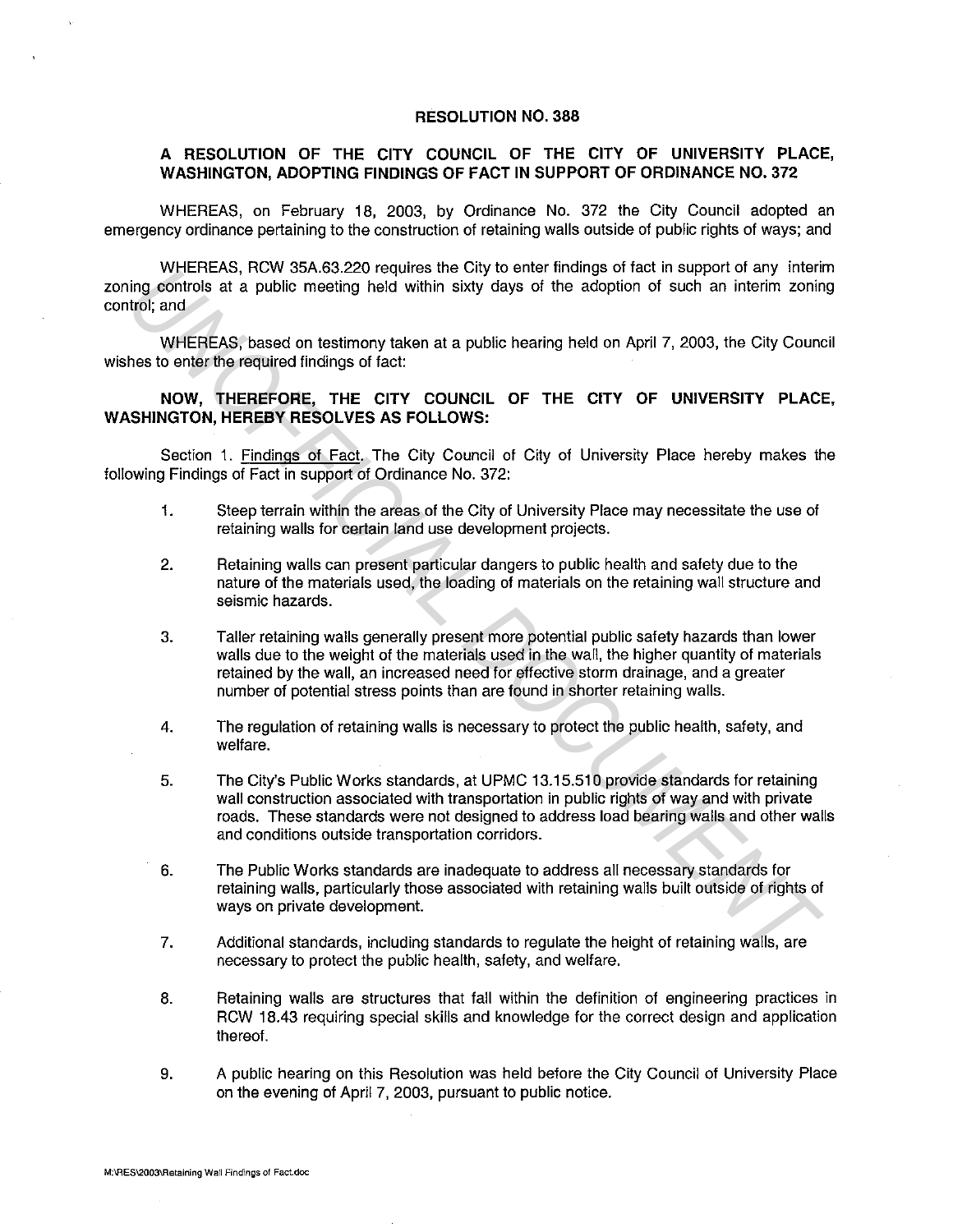Section 2. The City Clerk is directed to immediately have a certified copy of this Resolution recorded with the Pierce County Auditor.

Section 3. This Resolution shall take effect immediately upon adoption.

ADOPTED BY THE CITY COUNCIL ON THIS ?TH DAY OF APRIL, 2003.

**Attest:**  $\left( \begin{array}{ccc} \end{array} \right)$ 

USE Transformer Content Content Content Content Content Content Content Content Content Content Content Content Content Content Content Content Content Content Content Content Content Content Content Content Content Conten